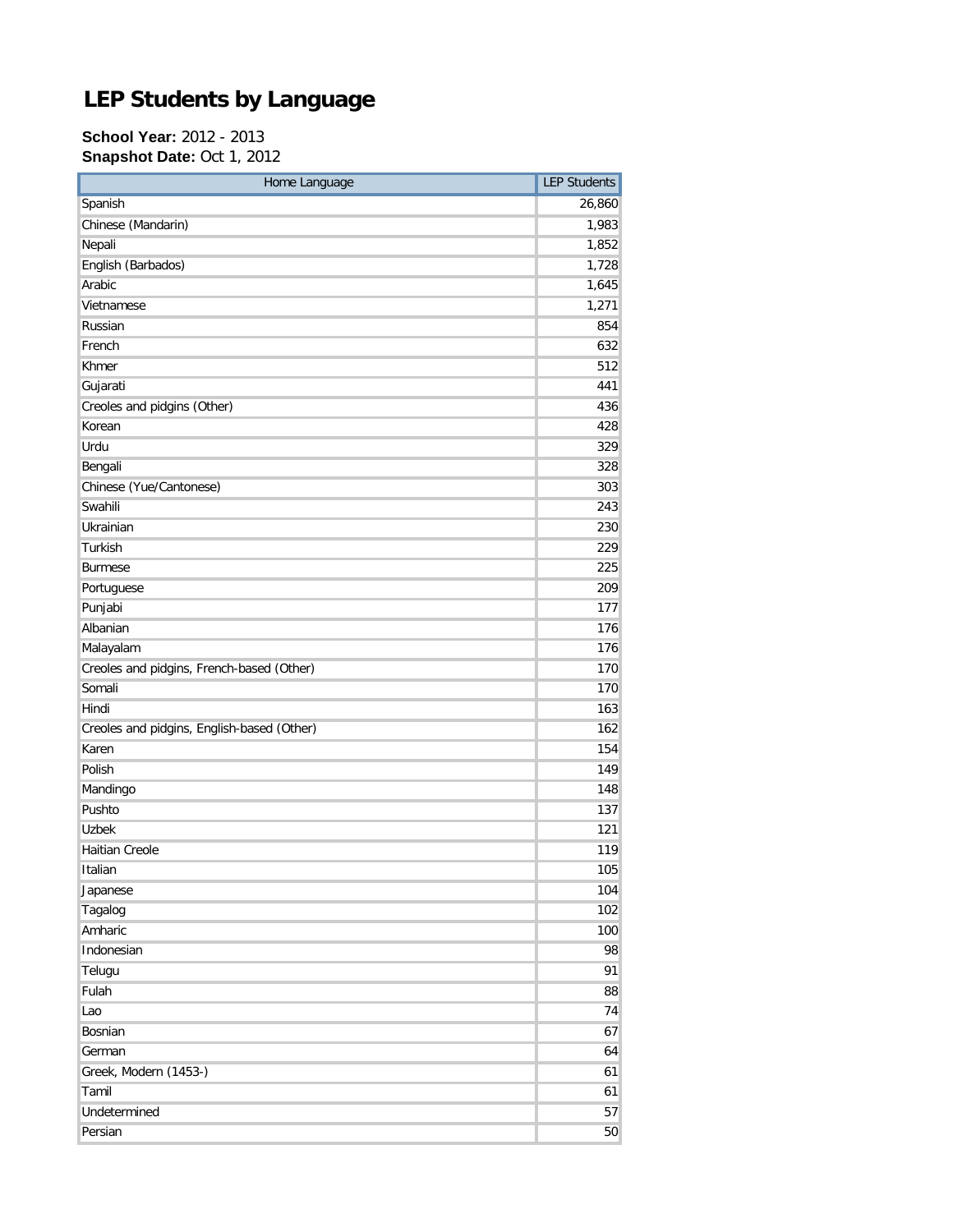| Home Language            | <b>LEP Students</b> |
|--------------------------|---------------------|
| Hmong                    | 47                  |
| Romanian                 | 45                  |
| Hebrew                   | 44                  |
| Tigrinya                 | 44                  |
| Chinese (Minnan Fukiene) | 38                  |
| Thai                     | 38                  |
| Wolof                    | 32                  |
| Yoruba                   | 31                  |
| Egyptian (Ancient)       | 30                  |
| Tajik                    | 30                  |
| Filipino                 | 28                  |
| Georgian                 | 28                  |
| Bulgarian                | 27                  |
| English (Guayana)        | 25                  |
| Twi                      | 24                  |
| Hungarian                | 19                  |
| Haitian                  | 18                  |
| Rundi                    | 18                  |
| Iban                     | 17                  |
| Kikuyu                   | 17                  |
| Bambara                  | 15                  |
| Kannada                  | 15                  |
| Kazakh                   | 15                  |
| Dutch / Flemish          | 14                  |
| Serbian                  | 14                  |
| Swedish                  | 14                  |
| Marathi                  | 13                  |
| English (Jamaican)       | 12                  |
| Igbo                     | 12                  |
| Pashto                   | 12                  |
| Basa                     | 10                  |
| Mandar                   | 10                  |
| Philippine (Other)       | 10                  |
| Croatian                 | 9                   |
| Dutch, Middle            | 9                   |
| Kru                      | 9                   |
| Kurdish                  | 9                   |
| Finnish                  | 8                   |
| Lithuanian               | 8                   |
| Newari; Nepal Bhasa      | 8                   |
| Danish                   | $\overline{7}$      |
| Germanic (Other)         | $\overline{7}$      |
| Kinyarwanda              | $\overline{7}$      |
| Afrikaans                | $\boldsymbol{6}$    |
| Armenian                 | 6                   |
| Bantu (Other)            | 6                   |
| Buginese                 | 6                   |
| Chinese (Hakka)          | 6                   |
| Ewe                      | 6                   |
| Gbaya                    | 6                   |
| Lingala                  | 6                   |
|                          |                     |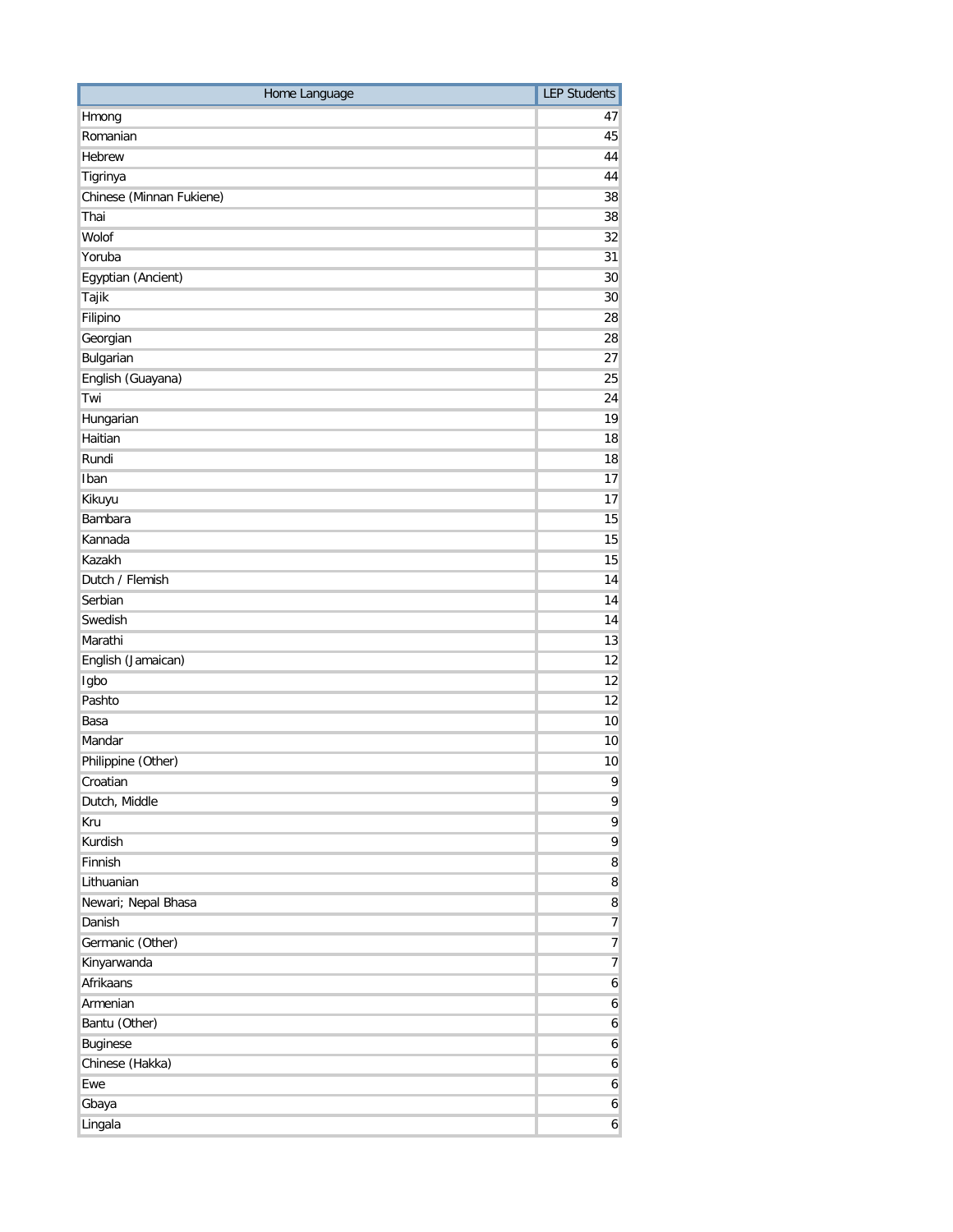| Home Language                                 | <b>LEP Students</b>     |
|-----------------------------------------------|-------------------------|
| Mende                                         | 6                       |
| Akan                                          | 5                       |
| Assamese                                      | 5                       |
| Hausa                                         | 5                       |
| Kpelle                                        | 5                       |
| Macedonian                                    | 5                       |
| Norwegian                                     | 5                       |
| Oromo                                         | 5                       |
| Panjabi                                       | 5                       |
| Slovak                                        | $\overline{5}$          |
| Sundanese                                     | 5                       |
| Tibetan                                       | 5                       |
| Cebuano                                       | 4                       |
| Fanti                                         | 4                       |
| Faroese                                       | 4                       |
| Latvian                                       | 4                       |
| Malay                                         | 4                       |
| Sign languages                                | $\overline{4}$          |
| Syriac                                        | 4                       |
| Turkmen                                       | $\overline{\mathbf{r}}$ |
| Afar                                          | $\overline{3}$          |
| Afro-Asiatic (Other)                          | $\overline{3}$          |
| Baluchi                                       | $\overline{3}$          |
| Catalan                                       | $\overline{3}$          |
| Creoles and pidgins, Portuguese-based (Other) | $\overline{3}$          |
| Czech                                         | $\overline{3}$          |
| Fijian                                        | $\overline{3}$          |
| Ga                                            | $\overline{3}$          |
| Icelandic                                     | $\overline{3}$          |
| Inuktitut                                     | $\overline{3}$          |
| Mongolian                                     | $\overline{3}$          |
| Sinhala                                       | $\overline{3}$          |
| Slavic (Other)                                | $\overline{3}$          |
| Tai (Other)                                   | $\mathbf{3}$            |
| Tamashek                                      | $\overline{3}$          |
| Abkhazian                                     | $\overline{2}$          |
| Acoli                                         | $\overline{2}$          |
| Aramaic                                       | $\overline{2}$          |
| Artificial (Other)                            | $\overline{2}$          |
| Banda                                         | $\overline{c}$          |
| Bemba                                         | $\overline{c}$          |
| Berber (Other)                                | $\overline{2}$          |
| Cushitic (Other)                              | $\overline{2}$          |
| Dinka                                         | $\overline{c}$          |
| Efik                                          | $\overline{2}$          |
| French, Middle (ca.1400-1600)                 | $\overline{2}$          |
| Ganda                                         | $\overline{c}$          |
| Herero                                        | $\overline{\mathbf{2}}$ |
| Iranian (Other)                               | $\overline{2}$          |
| Javanese                                      | $\overline{2}$          |
| Kabyle                                        | $\overline{2}$          |
|                                               |                         |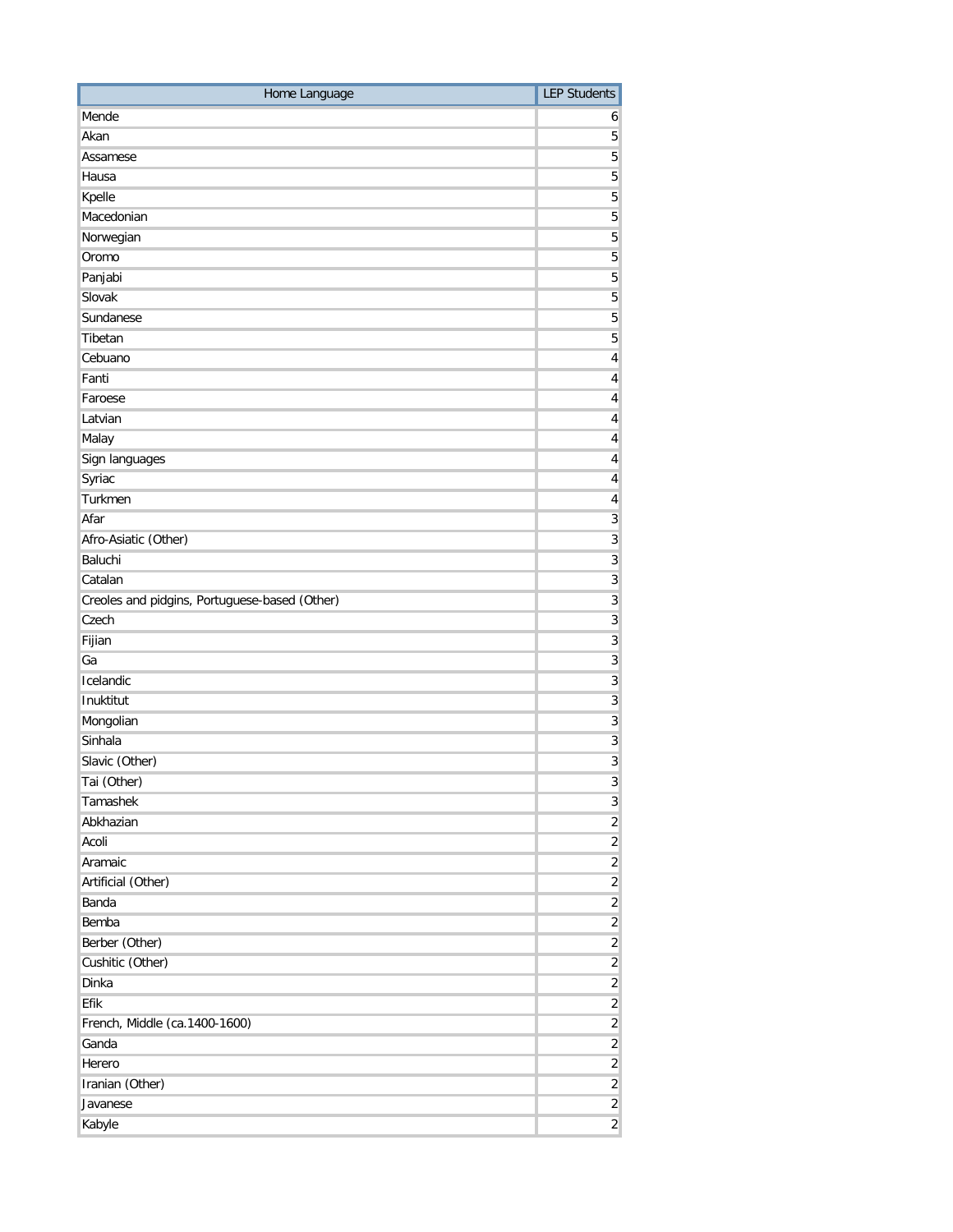| Home Language                       | <b>LEP Students</b> |
|-------------------------------------|---------------------|
| Kachin                              | 2                   |
| Luo (Kenya and Tanzania)            | $\overline{2}$      |
| Mirandese                           | $\overline{2}$      |
| Navajo                              | $\overline{2}$      |
| <b>Nias</b>                         | $\overline{2}$      |
| Persian, Old (ca.600-400)           | $\overline{2}$      |
| Pilipino                            | $\overline{2}$      |
| Shona                               | $\overline{2}$      |
| Soninke                             | $\overline{2}$      |
| Sotho, Northern                     | $\overline{2}$      |
| Tigre                               | $\overline{2}$      |
| Uyghur                              | $\overline{2}$      |
| Achinese                            | $\mathbf{1}$        |
| Adyghe                              | $\mathbf{1}$        |
| Akkadian                            | 1                   |
| Algonquian languages                | $\mathbf{1}$        |
| Aragonese                           | $\mathbf{1}$        |
| Arapaho                             | 1                   |
| Australian languages                | $\mathbf{1}$        |
| Azerbaijani                         | 1                   |
| Bamileke languages                  | $\mathbf{1}$        |
| <b>Bashkir</b>                      | 1                   |
| Belarusian                          | 1                   |
| Caucasian (Other)                   | $\mathbf{1}$        |
| <b>Central Khmer</b>                | 1                   |
| Chagatai                            | 1                   |
| Chamic languages                    | $\mathbf{1}$        |
| Church Slavic                       | 1                   |
| Crimean Turkish                     | $\mathbf{1}$        |
| Dargwa                              | $\mathbf{1}$        |
| Dzongkha                            | $\mathbf{1}$        |
| Edo                                 | 1                   |
| Ekajuk                              | 1                   |
| Elamite                             | 1                   |
| Estonian                            | $\mathbf{1}$        |
| French, Old (842-ca.1400)           | $\mathbf{1}$        |
| German, Low                         | $\mathbf{1}$        |
| German, Middle High (ca. 1050-1500) | $\mathbf{1}$        |
| German, Old High (ca.750-1050       | $\mathbf{1}$        |
| Grebo                               | $\mathbf{1}$        |
| Guarani                             | 1                   |
| $Gwich + in$                        | 1                   |
| Ido                                 | 1 <sup>1</sup>      |
| Iloko                               | $\mathbf{1}$        |
| Indo-European (Other)               | $\mathbf{1}$        |
| Khoisan (Other)                     | 1                   |
| Kuanyama                            | $\mathbf{1}$        |
| Kumyk                               | 1 <sup>1</sup>      |
| Kwanyama                            | $\mathbf{1}$        |
|                                     | $\mathbf{1}$        |
| Kyrgyz                              |                     |
| Ladino                              | $\mathbf{1}$        |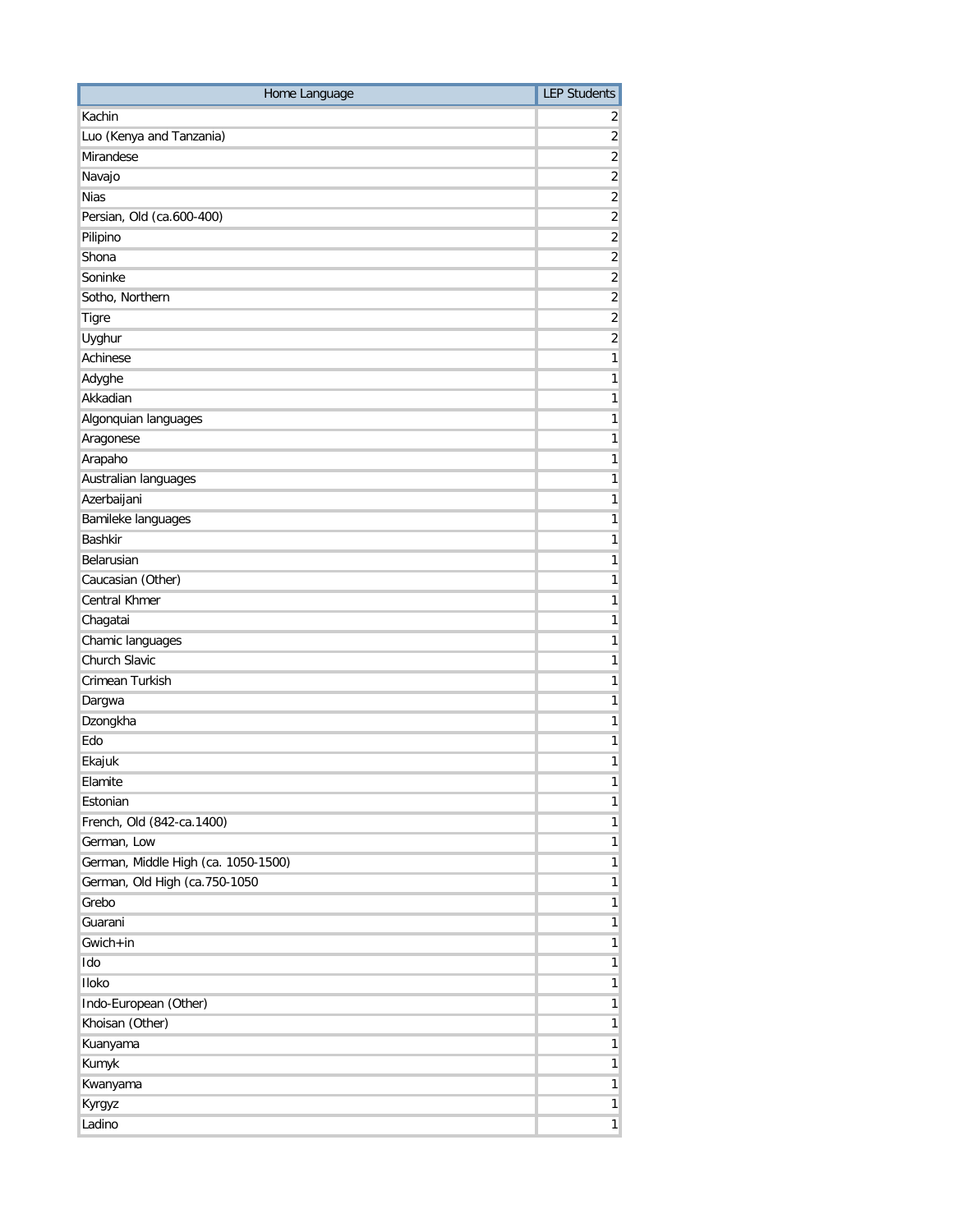| Home Language                | <b>LEP Students</b> |
|------------------------------|---------------------|
| Luba-Katanga                 | 1                   |
| Maithili                     | $\mathbf{1}$        |
| Moldavian                    | 1                   |
| Moldovan                     | $\mathbf{1}$        |
| Mossi                        | $\mathbf{1}$        |
| Nepal Bhasa                  | $\mathbf{1}$        |
| Niger-Kordofanian (Other)    | $\mathbf{1}$        |
| Nubian languages             | $\mathbf{1}$        |
| Oriya                        | 1                   |
| Samaritan Aramaic            | $\mathbf{1}$        |
| Sindhi                       | $\mathbf{1}$        |
| Sinhalese                    | $\mathbf{1}$        |
| Sotho, Southern              | $\mathbf{1}$        |
| Southern Sami                | $\mathbf{1}$        |
| Susu                         | 1                   |
| Tahitian                     | $\mathbf{1}$        |
| Tiv                          | $\mathbf{1}$        |
| Tonga (Nyasa)                | $\mathbf{1}$        |
| Tonga (Tonga Islands)        | $\mathbf{1}$        |
| Turkish, Ottoman (1500-1928) | $\mathbf{1}$        |
| Volap <sup>3</sup> k         | $\mathbf{1}$        |
| Yiddish                      | $\mathbf{1}$        |
| Zulu                         | $\mathbf{1}$        |
| Adangme                      | $\boldsymbol{0}$    |
| Alsatian                     | $\mathbf 0$         |
| Altaic (Other)               | $\mathbf 0$         |
| Apache languages             | 0                   |
| Araucanian                   | $\mathbf 0$         |
| Asturian                     | $\mathbf 0$         |
| Austronesian (Other)         | $\mathbf 0$         |
| Avaric                       | $\mathbf 0$         |
| Batak (Indonesia)            | 0                   |
| Bihari                       | 0                   |
| Bikol                        | $\overline{0}$      |
| Bini                         | $\boldsymbol{0}$    |
| <b>Bislama</b>               | $\overline{0}$      |
| Breton                       | $\overline{0}$      |
| Caddo                        | $\boldsymbol{0}$    |
| Carib                        | $\boldsymbol{0}$    |
| Castilian                    | $\overline{0}$      |
| Chamorro                     | $\overline{0}$      |
| Chewa                        | $\overline{0}$      |
| Cheyenne                     | $\overline{0}$      |
| Chibcha                      | $\boldsymbol{0}$    |
| Choctaw                      | $\boldsymbol{0}$    |
| Chuang                       | $\boldsymbol{0}$    |
| Coptic                       | $\boldsymbol{0}$    |
| Cree                         | $\boldsymbol{0}$    |
| Creek                        | $\overline{0}$      |
| Dakota                       | $\overline{0}$      |
| Dravidian (Other)            | $\overline{0}$      |
|                              |                     |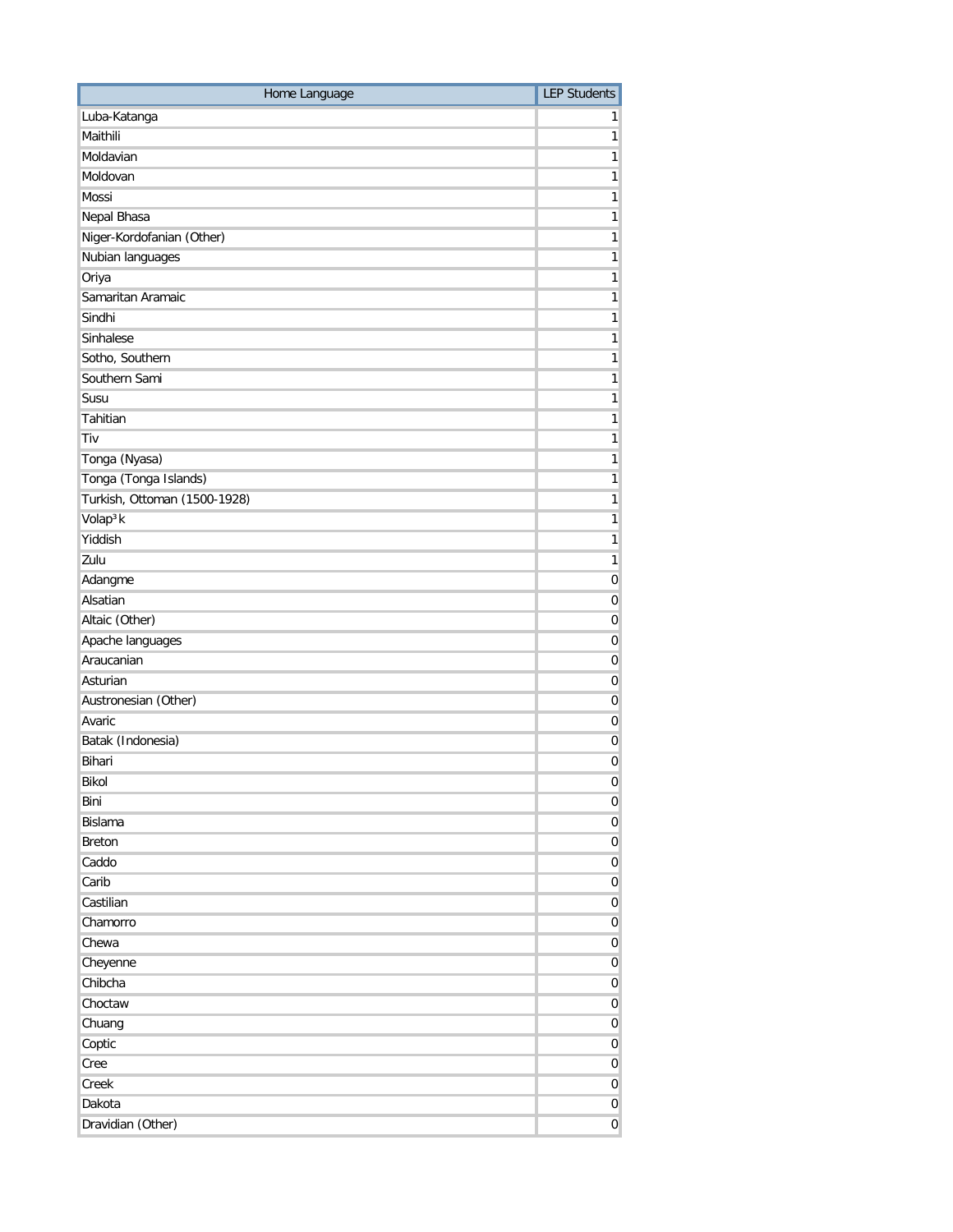| Home Language                                              | <b>LEP Students</b> |
|------------------------------------------------------------|---------------------|
| Duala                                                      | 0                   |
| Dyula                                                      | 0                   |
| Eastern Frisian                                            | 0                   |
| English (Trinidad)                                         | 0                   |
| Ewondo                                                     | 0                   |
| Finno-Ugrian (Other)                                       | 0                   |
| Gaelic                                                     | 0                   |
| Gayo                                                       | 0                   |
| Gilbertese                                                 | 0                   |
| Greek, Ancient (to 1453)                                   | 0                   |
| Hawaiian                                                   | 0                   |
| ljo                                                        | 0                   |
| Interlingua (International Auxiliary Language Association) | $\mathbf 0$         |
| Irish                                                      | $\mathbf 0$         |
| Kabardian                                                  | 0                   |
| Kalaallisut; Greenlandic                                   | 0                   |
| Kamba                                                      | 0                   |
| Kara-Kalpak                                                | 0                   |
| Karachay-Balkar                                            | 0                   |
| Kirghiz                                                    | 0                   |
| Komi                                                       | 0                   |
| Kongo                                                      | 0                   |
| Konkani                                                    | 0                   |
| Lozi                                                       | 0                   |
| Madurese                                                   | 0                   |
| Maldivian                                                  | $\mathbf 0$         |
| Maltese                                                    | 0                   |
| Manchu                                                     | 0                   |
| Mayan languages                                            | 0                   |
| Nahuatl                                                    | 0                   |
| Ndebele, North                                             | 0                   |
| Nilo-Saharan (Other)                                       | 0                   |
| North American Indian (Other)                              | 0                   |
| Nyanja                                                     | $\overline{0}$      |
| Palauan                                                    | $\boldsymbol{0}$    |
| Pali                                                       | $\overline{0}$      |
| Pampanga                                                   | $\overline{0}$      |
| Pangasinan                                                 | $\boldsymbol{0}$    |
| Papiamento                                                 | $\overline{0}$      |
| Pohnpeian                                                  | $\overline{0}$      |
| Quechua                                                    | $\overline{0}$      |
| Rapanui                                                    | $\overline{0}$      |
| Romance (Other)                                            | $\overline{0}$      |
| Romany                                                     | $\overline{0}$      |
| Salishan languages                                         | $\overline{0}$      |
| Samoan                                                     | $\overline{0}$      |
| Sandawe                                                    | $\boldsymbol{0}$    |
| Serer                                                      | $\overline{0}$      |
| Slovenian                                                  | $\overline{0}$      |
| Songhai                                                    | $\overline{0}$      |
| South Ndebele                                              | $\overline{0}$      |
|                                                            |                     |